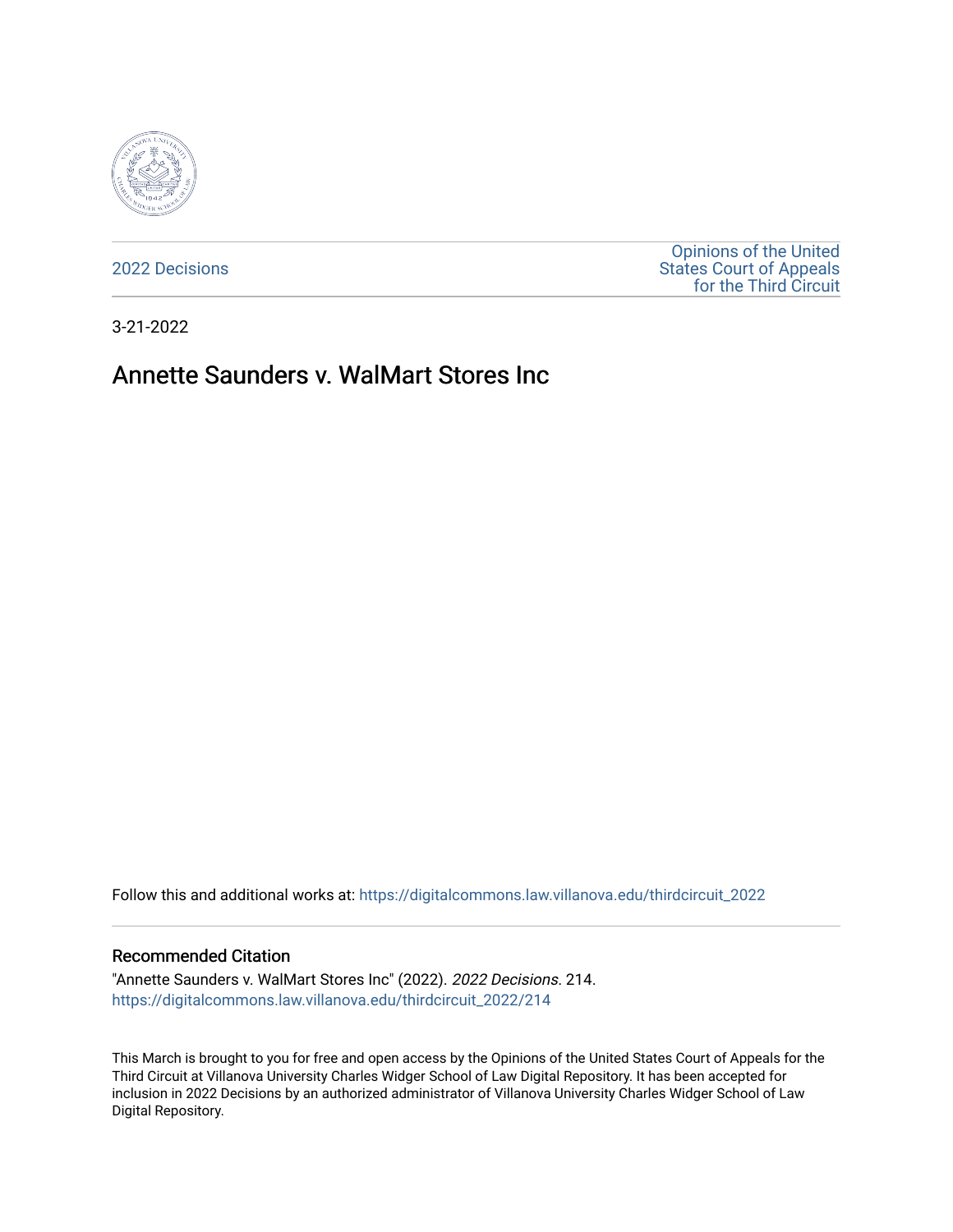### **NOT PRECEDENTIAL**

# UNITED STATES COURT OF APPEALS FOR THE THIRD CIRCUIT

\_\_\_\_\_\_\_\_\_\_

# No. 21-1941 \_\_\_\_\_\_\_\_\_\_

### ANNETTE SAUNDERS, Appellant

v.

WAL-MART STORES INC.; JOHN AND JANE DOES I-V; ABC INC, fictitious defendants

\_\_\_\_\_\_\_\_\_\_

On Appeal from the United States District Court for the District of New Jersey (D.C. No. 3-17-cv-03051) Honorable Peter G. Sheridan, U.S. District Judge

\_\_\_\_\_\_\_\_\_\_

Submitted Under Third Circuit L.A.R. 34.1(a) on March 18, 2022

Before: JORDAN, KRAUSE, and PORTER, *Circuit Judges*

(Opinion filed: March 21, 2022)

OPINION\* \_\_\_\_\_\_\_\_\_\_

\_\_\_\_\_\_\_\_\_\_

<sup>\*</sup> This disposition is not an opinion of the full Court and pursuant to I.O.P. 5.7 does not constitute binding precedent.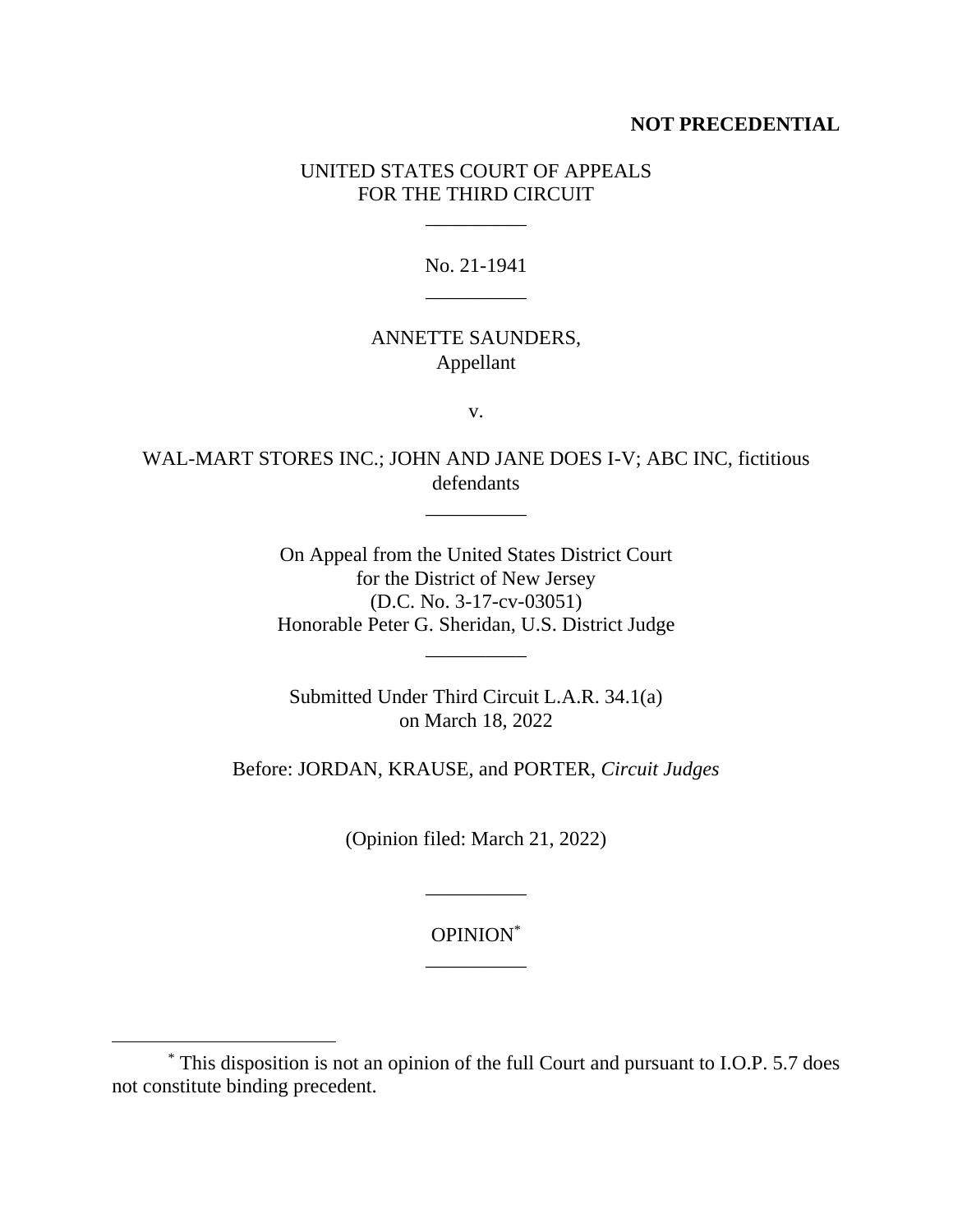### KRAUSE, *Circuit Judge*.

Annette Saunders appeals the District Court's order granting summary judgment in favor of Appellee Wal-Mart Stores, Inc. on her negligence claim arising from her slipping and falling in a puddle of water while shopping in a Wal-Mart store. Because Saunders has provided no evidence that Wal-Mart had either actual or constructive notice of the puddle and because she has not demonstrated that New Jersey's "mode-ofoperation" rule applies to relieve her of the burden to do so, we will affirm.

# **I. Discussion<sup>1</sup>**

Under New Jersey law, an invitee asserting a negligence claim must ordinarily prove that the business had actual or constructive notice of the dangerous condition that caused the injury. *See Prioleau v. Kentucky Fried Chicken, Inc.*, 122 A.3d 328, 335 (N.J. 2015). But where a business employs a self-service model in which "customers independently handle merchandise without the assistance of employees" and there is a reasonable probability that the self-service model will produce a dangerous condition, New Jersey's "mode-of-operation" rule relieves a plaintiff of the obligation to prove notice. *Id.* at 337–38. This rule does not apply here, however, because Saunders has not shown, as she must, a "nexus between [the] self-service components of [Wal-Mart's] business and a risk of injury." *Id.* at 338.

<sup>&</sup>lt;sup>1</sup> The District Court had jurisdiction under 28 U.S.C. § 1332. We have jurisdiction under 28 U.S.C. § 1291. We exercise plenary review in reviewing the District Court's orders entered on a motion for summary judgment. *Blunt v. Lower Merion Sch. Dist.*, 767 F.3d 247, 265 (3d Cir. 2014).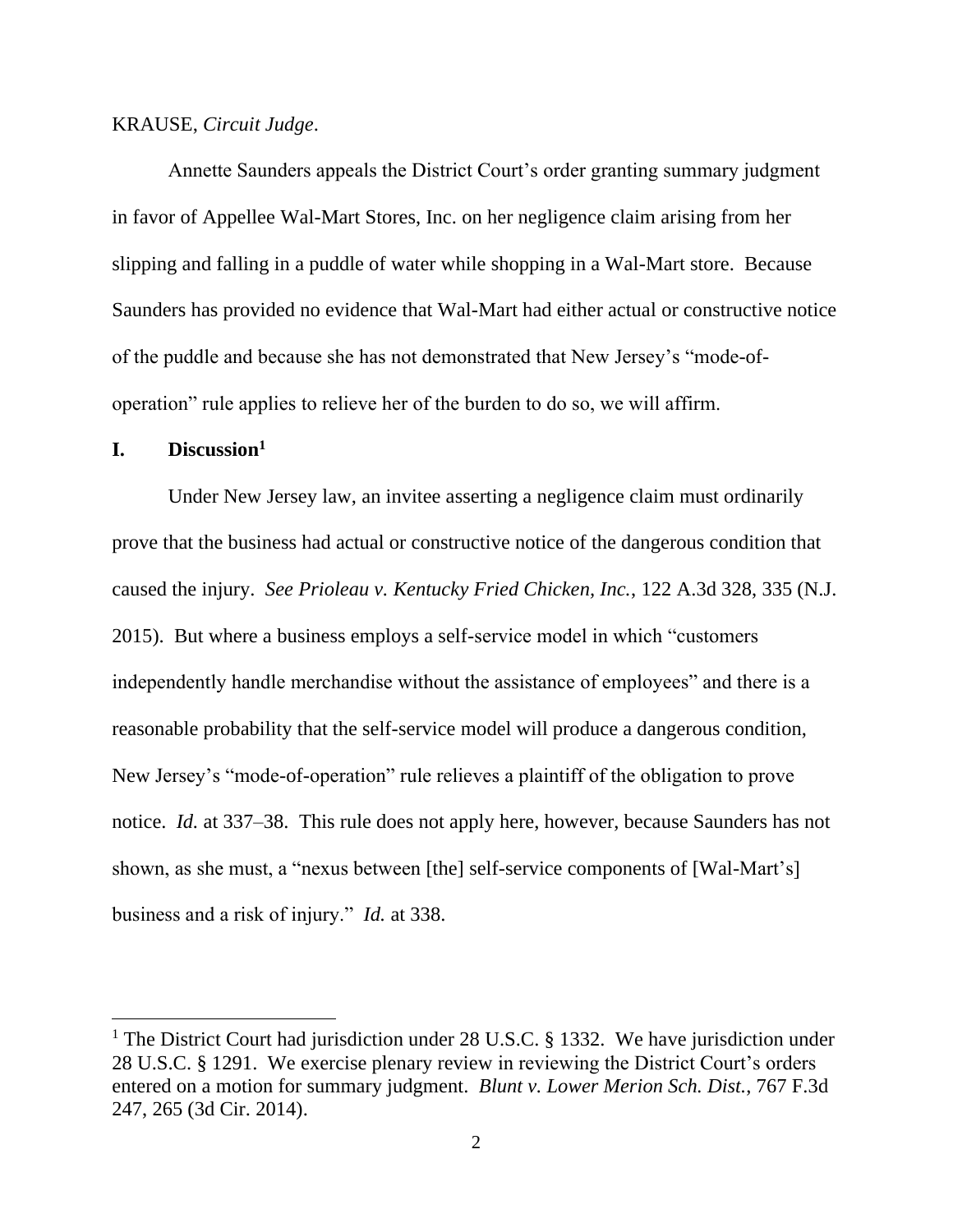Saunders attributes the puddle to "broken water bottles" that were "stacked high on crates" in an aisle, Appellant Opening Br. at 18, but provides no evidence that this stacking "was likely to create a dangerous condition that was foreseeable" to Wal-Mart, *Lee v. Shoprite*, No. L-518-10, 2012 WL 1605205, at \*3 (N.J. Super. Ct. App. Div. May 9, 2012). Nothing in the record suggests that stacking water bottles for self-service makes them likely to leak, and the District Court correctly observed that the cause of the leak could have been entirely unrelated. Without corroborating evidence, no reasonable inference can be drawn that Wal-Mart's self-service model caused the puddle, *see Bozza v. Vornado, Inc.,* 200 A.2d 777, 779–80 (N.J. 1964), so Saunders cannot show that the "mode-of-operation" rule applies.

Nor can she establish that Wal-Mart had constructive notice of the spill. $2$ Constructive notice exists where a dangerous condition is present for long enough that a reasonably diligent business owner should have known about it. *See Romeo v. Harrah's Atl. City Propco, LLC*, 168 F. Supp. 3d 726, 732 (D.N.J. 2016). Whether a business owner had a reasonable opportunity to discover and mitigate a dangerous condition depends on both the character and the duration of the hazard. *See Brown v. Racquet Club of Bricktown*, 471 A.2d 25, 30 (N.J. 1984).

Here, Saunders points to no characteristics of the puddle suggesting that it was present long enough to establish constructive notice. *See Elzogby v. Target Corp.*, No. 3:16-cv-4013-BRM-TJB, 2019 WL 3886940, at \*3 (D.N.J. Aug. 19, 2019). Neither the

<sup>&</sup>lt;sup>2</sup> Because Saunders concedes that the record does not establish that Wal-Mart had actual notice, we address only her constructive notice arguments.